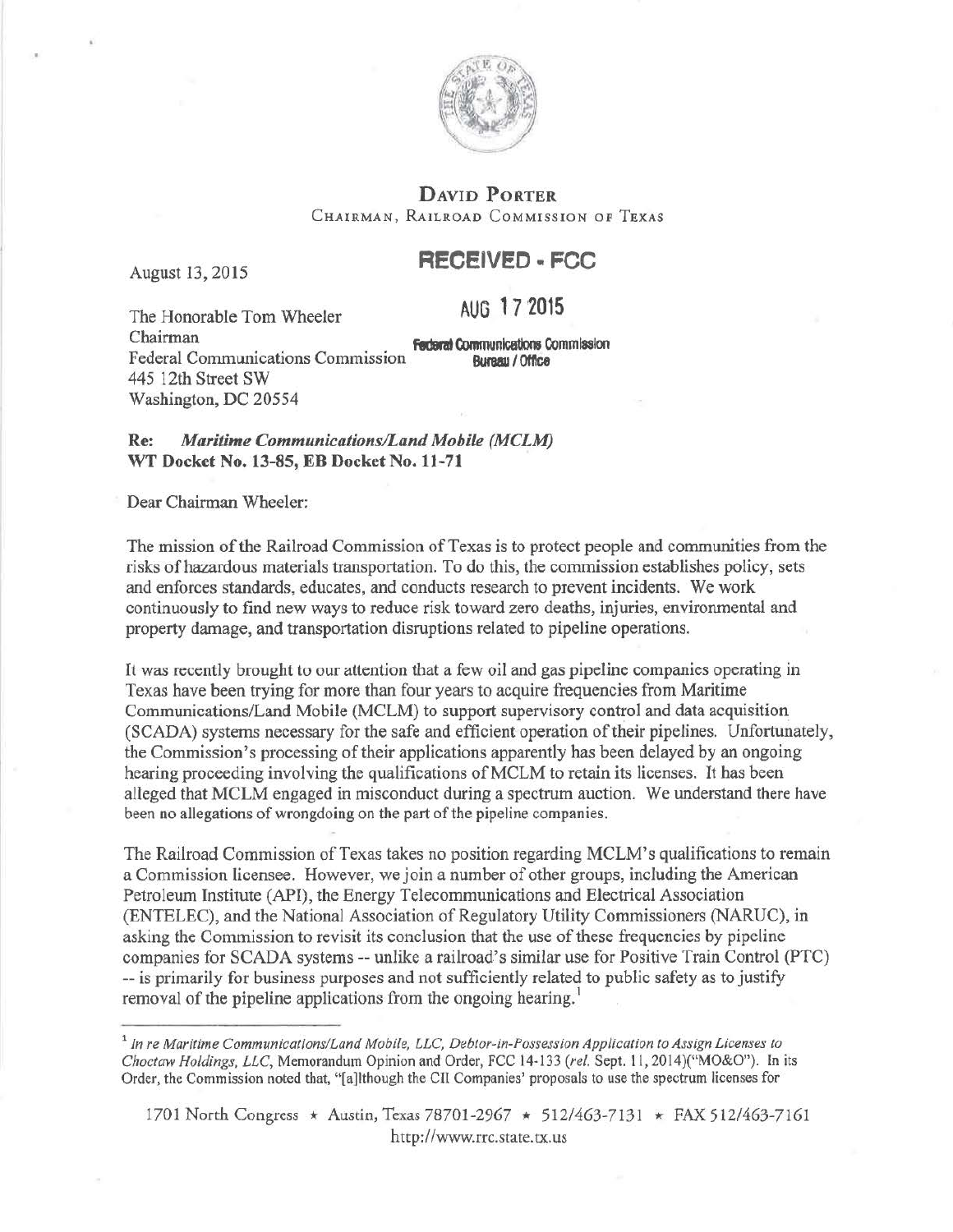We urge the Commission to recognize the critical role of SCADA systems in promoting public safety goals in the pipeline industry. SCADA systems use wireless frequencies to detect leaks, monitor and control flow, and perform other vital functions across the nation's pipeline networks. Approximately two-thirds of the energy supply in the United States is transported through pipelines supported by SCADA systems.<sup>2</sup>

Our colleagues at the Pipeline Hazardous Materials Safety Administration acknowledged the public safety benefits of SCADA when it implemented rules requiring each pipeline to operate and maintain a communication system necessary for safe operation of their systems<sup>3</sup> At a minimum, under the rules, the communications system must: (1) monitor operational data, (2) receive notices from personnel, the public and public authorities of any abnormal/emergency conditions, (3) provide two-way vocal communications between a control center and the scene of any abnormal/emergency situation, and (4) communicate with fire, police, and other appropriate public officials during emergency conditions.4 These requirements make clear the primary purpose of SCADA systems is to prevent human injury and property damage – not to serve the underlying business needs of oil and gas companies.

Thank you for your attention to this matter. Should you have questions or require additional information, please do not hesitate to contact us.

Sincerely,

David Protec

David Porter Chairman, Railroad Commission of Texas

cc: Commissioner Clyburn Commissioner Pai Commissioner Rosenworcel Commissioner O'Rielly Chief, Wireless Telecommunications Bureau Chief, Enforcement Bureau Certificate of Service (Attached)

SCADA, smart grid and similar applications would be beneficial to the public, unlike PTC, those other services are not dedicated to communications to prevent human injury and property damage, but are also used for day-to-day facilities management and other purposes that primarily serve the business needs of the licensee." MO&O at 136.

2 74 Fed. Reg. 63311 (Dec. 3, 2009).

3 49 C.F.R. § 195.408(a) (2010).

<sup>4</sup> 49C.F.R.§ 195.408(b)(2010}.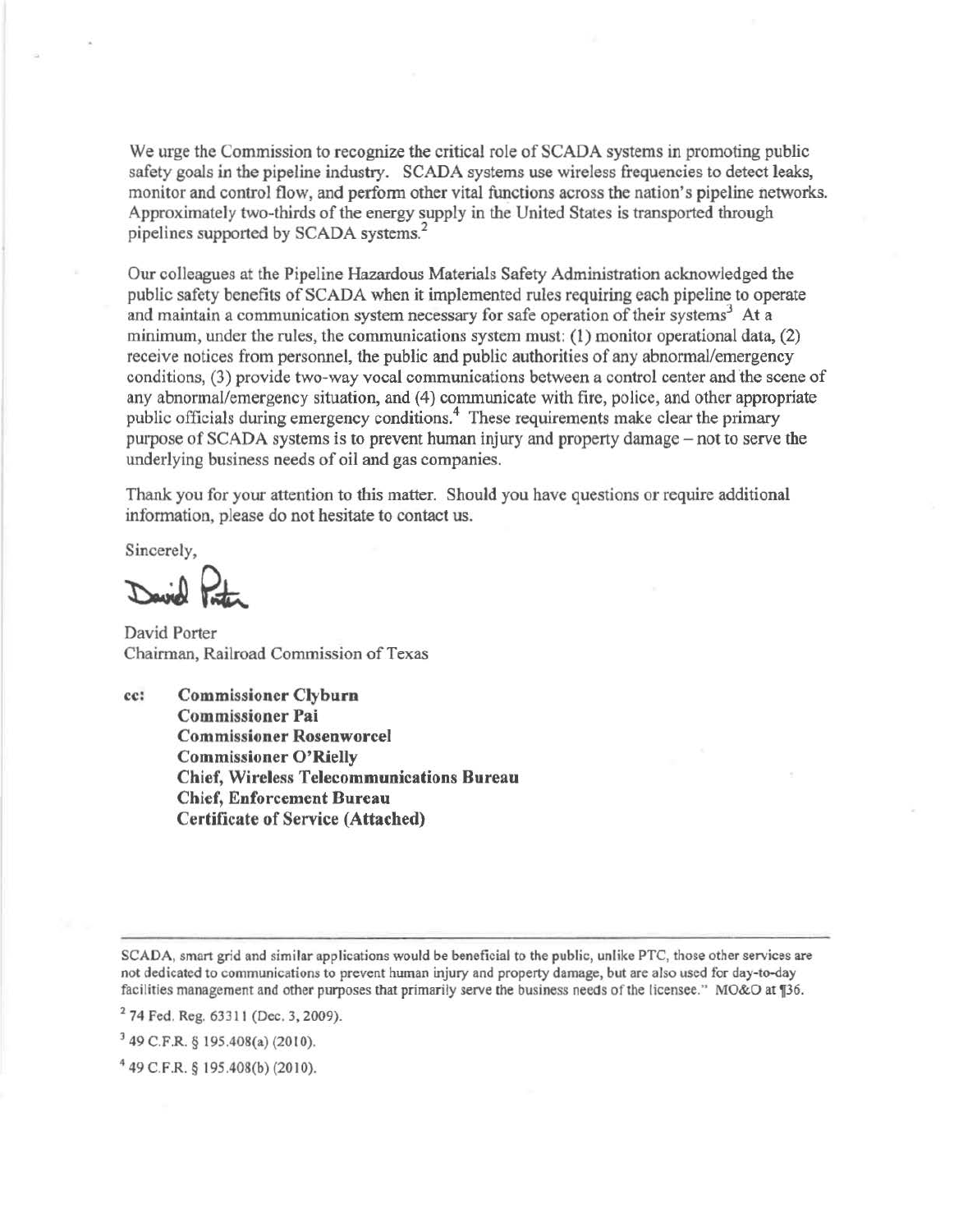## CERTIFICATE OF SERVICE

I, Beverly Harding, hereby certify that on this  $17<sup>th</sup>$  of August, 2015, a copy of the foregoing Letter from David Porter, Chairman of the Texas Railroad Commission was filed with the Commission, served on the parties listed below via First Class U.S. Mail and a courtesy copy was provided via electronic mail.

The Honorable Richard L. Sippel Chief Administrative Law Judge Federal Communications Commission 445 12th Street, S.W. Washington, D.C. 20554 Richard Sippel Richard.Sippel@fcc.gov Patricia Ducksworth Patricia.Ducksworth@fcc.gov Austin Randazzo Austin.Randazzo@fcc.gov

Pamela A. Kane Michael Engel Enforcement Bureau Federal Communications Commission 445 12th Street, S.W., Room 4-C330 Washington, DC 20554 Pamela.Kane@fcc.gov

Sandra DePriest Maritime Communications/Land Mobile LLC 218 North Lee Street Suite 318 Alexandria, VA 22314

Dennis C. Brown 8124 Cooke Court Suite 20 l Manassas, VA 20109 d.c.brown@att.net Counsel for Maritime Communications/ Land Mobile LLC

Jeffrey L. Sheldon Levine, Blaszak, Block & Boothby, LLP 2001 L Street, NW, Suite 900 Washington, DC 20036 sheldon@lb3law.com Counsel for Puget Sound Energy, Inc

Charles A. Zdebski Eckert Seamans Cherin & Mellott, LLC 171.7 Pennsylvania Avenue, N.W. Washington, D.C. 20006 czdebski@eckertseamans.com Counsel for Duquesne Light Co.

Paul J. Feldman Harry F. Cole Fletcher, Heald & Hildreth, P.L.C. 1300 N. 17th Street - 11th Floor Arlington, VA 22209 feldman@fhhlaw.com cole@fhhlaw.com Counsel for Southern California Regional Rail Authority

Robert J. Keller Law Offices of Robert J. Keller, P.C. P.O. Box 33428 Washington, D.C. 20033 rjk@telecomlaw.com Counsel for Maritime Communications/Land Mobile LLC